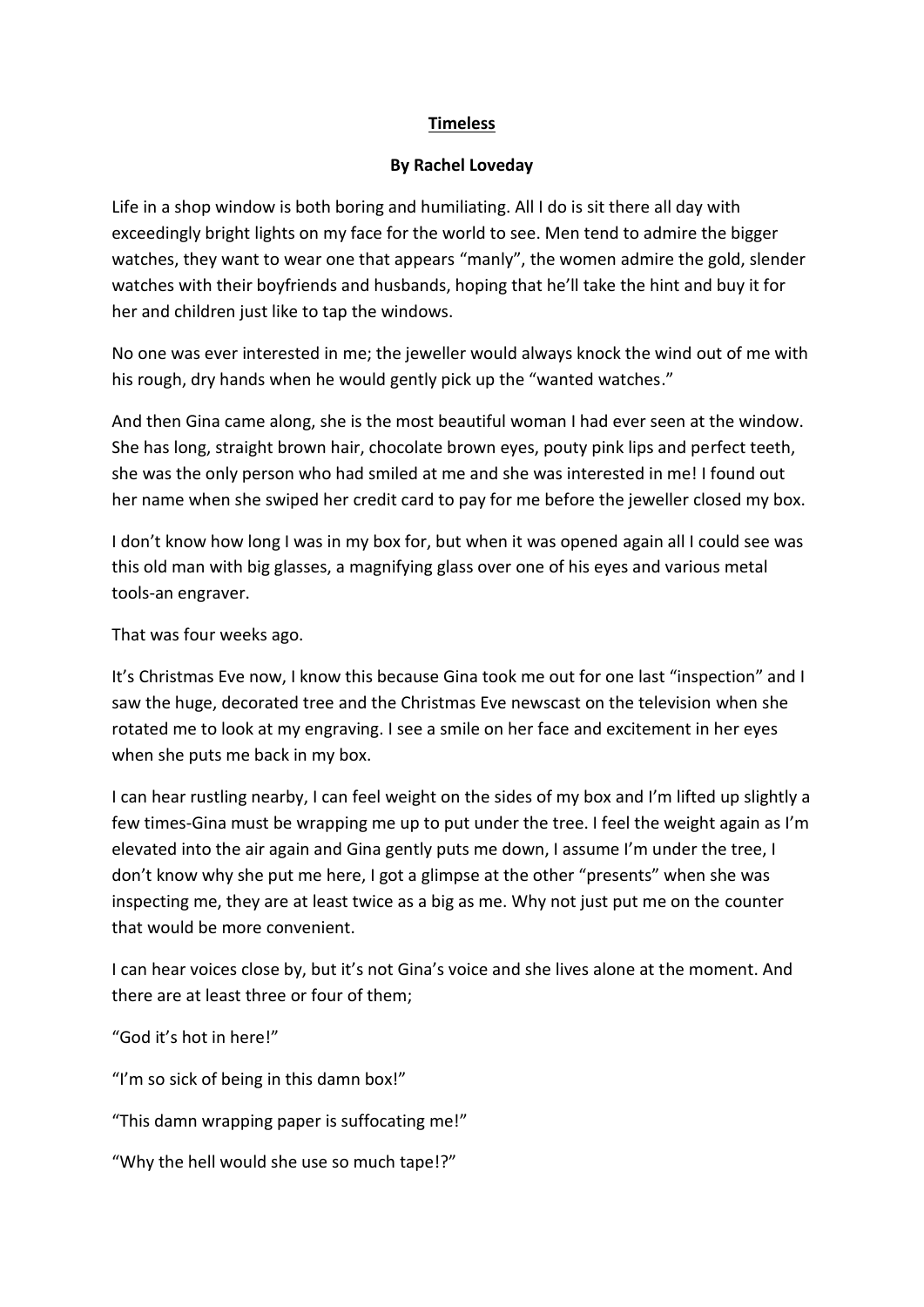Great, I'm stuck with them all night, I hope this guy likes me, he better, engraving hurts like hell.

## \*\*\*\*\*\*\*\*\*\*\*\*\*\*\*\*\*\*\*\*\*\*\*\*\*\*\*\*\*\*\*\*\*\*\*\*\*\*\*\*\*\*\*\*\*\*\*\*\*\*\*\*\*\*\*\*\*\*\*\*\*\*\*\*\*\*\*\*\*\*\*\*\*\*\*

The first thing I hear on Christmas morning is footsteps-one set coming from about five feet away, they're quiet and slow and the other set are much more audible, fast and sound a bit more musical-it must be Gina coming down the stairs.

I hear excited screams, then silence and two voices.

"I've missed you so much!" Gina said.

"Me too!"

They have a brief conversation, which is mostly muffled, then they start to come closer, Gina picks me up off the floor.

"I can open my present later honey." A deep voice says, it must be him.

"No, you have to open it now!"

"Okay."

He holds me with one hand and unwraps me with the other, but doesn't open me up yet. Come on, I'm sick of living in the dark!

"This is a Rolex!"

"Yes it is, are you going to open it or not?"

He delicately lifts the lid of my box, his jaw drops when he sees me and then he smiles. He has perfect teeth too and dark brown hair, but blue eyes instead of brown, they compliment his green army uniform. His name badge is hard to read but I can make it out; "SCHIFFER."

"This is great! I love it!"

"That's great honey, but that's not all...Turn it over, it's engraved."

Schiffer gently turns me over, as he does I see Gina get down on her knees...correction, down on one knee.

"*Marry me, my soldier."* Jonathon reads aloud.

Gina hasn't asked yet and she has already burst into tears and she's not very good at keeping her composure.

"Jonathon Michael Schiffer, my soldier, my sweetheart. Will you marry me?"